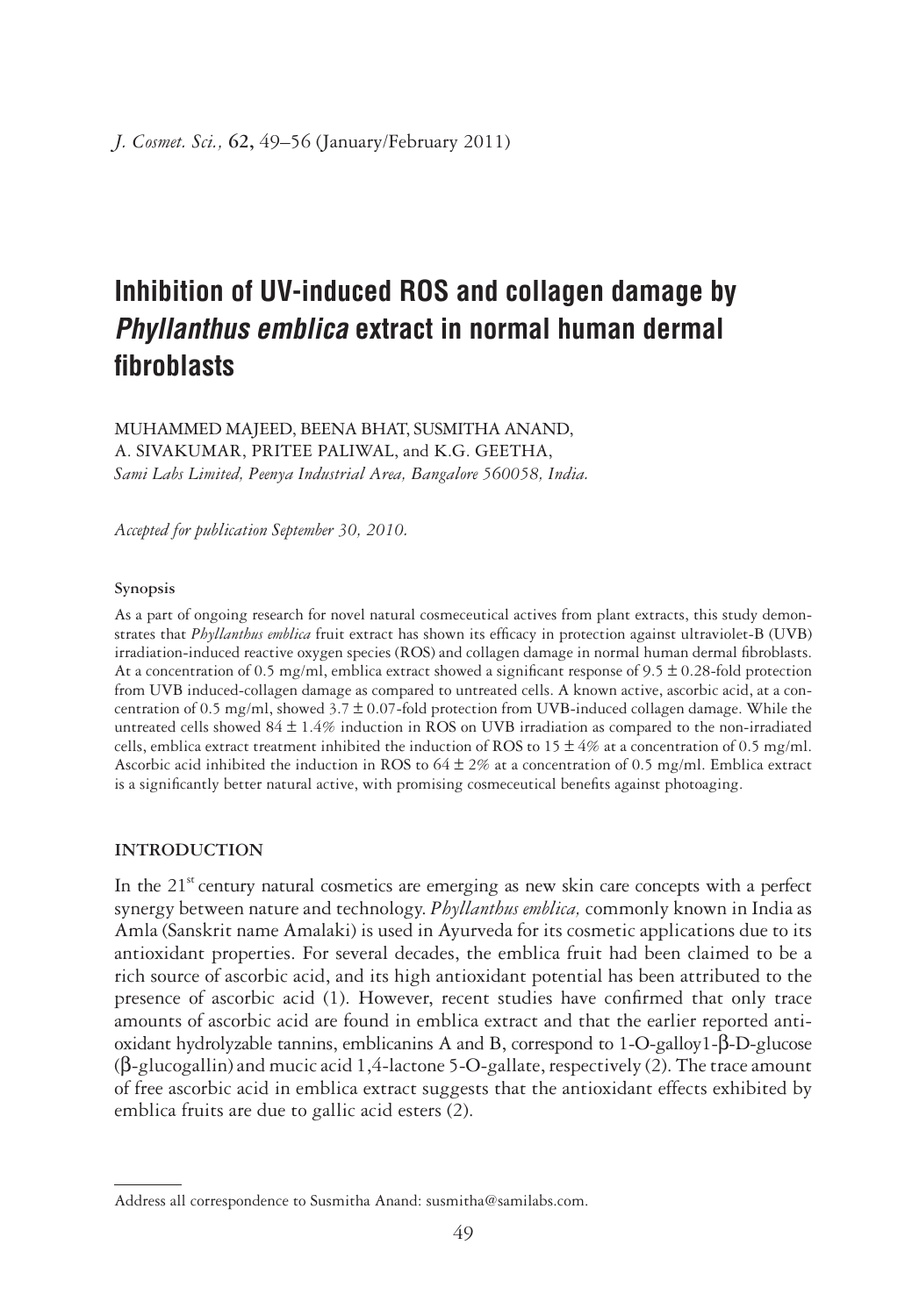Ultraviolet-B (UVB) irradiation is a major environmental factor responsible for a high incidence of premature skin aging, referred to as photoaging, as well as skin cancer and melanoma. The majority of UV energy is absorbed by unidentified photosensitizers in the cells that are postulated to generate reactive oxygen species (ROS). UV irradiation increases ROS production via PKCdelta signaling in primary murine fibroblasts (3). UVB irradiation has been demonstrated to produce ROS in the cells and skin, which induces the synthesis of matrix metalloproteinases (MMPs), causing skin photoaging (4). Photoaging is a process involving alteration of type I collagen, the major component of dermis on exposure to UV radiation. Long-term exposure to UV radiation induces various cutaneous changes that differ because of physiological aging, including structural destruction of dermal collagen fiber bundles, which comprise the major component of the dermis (5). Wrinkling, a representative change in skin surface associated with photoaging, is often seen at the corners of the eyes and in the space between the eyebrows (5). Type I collagen degradation is the major cause of wrinkle formation. Several factors promoting this degradation process have been identified, including UV radiation and ROS (6). Intracellular and extracellular oxidative stress initiated by ROS advance skin aging, which is characterized by wrinkles and atypical pigmentation. Because UV enhances ROS generation in cells, skin aging is usually discussed in relation to UV exposure. The use of antioxidants is an effective approach to prevent symptoms related to photo-induced aging of the skin (7). Strategies to prevent or at least minimize ROS-induced photoaging and intrinsic aging of the skin necessarily include protection against UV irradiation and antioxidant homeostasis (8).

The level of procollagen type I protein in photoaged skin is lower than that in naturally aged skin. The level of matrix metalloproteinase-1 protein and the activity of matrix metalloproteinase-2 were higher in the dermis of photoaged skin than in naturally aged skin (9). Emblica extract has type I pro-collagen promoting and anti-collagenase activity that is attributed to its anti-aging potential (10). Emblica fruit had been claimed to be a rich source of ascorbic acid, and its high antioxidant potential was earlier attributed to the presence of ascorbic acid. Also, it has become obvious that the high ascorbic acid content could contribute to the anti-aging and anti-photoaging properties of emblica extract. However, recent studies have shown only trace amounts of ascorbic acid in emblica fruits (2). Therefore, we studied the comparative UVB protection efficacy of ascorbic acid and emblica extract. To investigate the effect of emblica extract on UVB-induced collagen damage, we initially studied the cell viability response to emblica treatment in normal human dermal fibroblast cells. In continuation with earlier studies on emblica extract, the objective of the present study was to investigate the protective effect of emblica extract in comparison to ascorbic acid against UVB-induced ROS and the collagen damage that results in photoaging.

#### **MATERIALS AND METHODS**

## **MATERIALS**

Normal human dermal fibroblasts (from adult donors) and its ready-to-use growth medium were obtained from PromoCell GmbH, Heidelberg, Germany. A neutral red stain (NR) was procured from Himedia Laboratories, Mumbai, India. A human collagen type I ELISA kit was purchased from Cosmo Bio (Carlsbad, USA). Procollagen type-I goat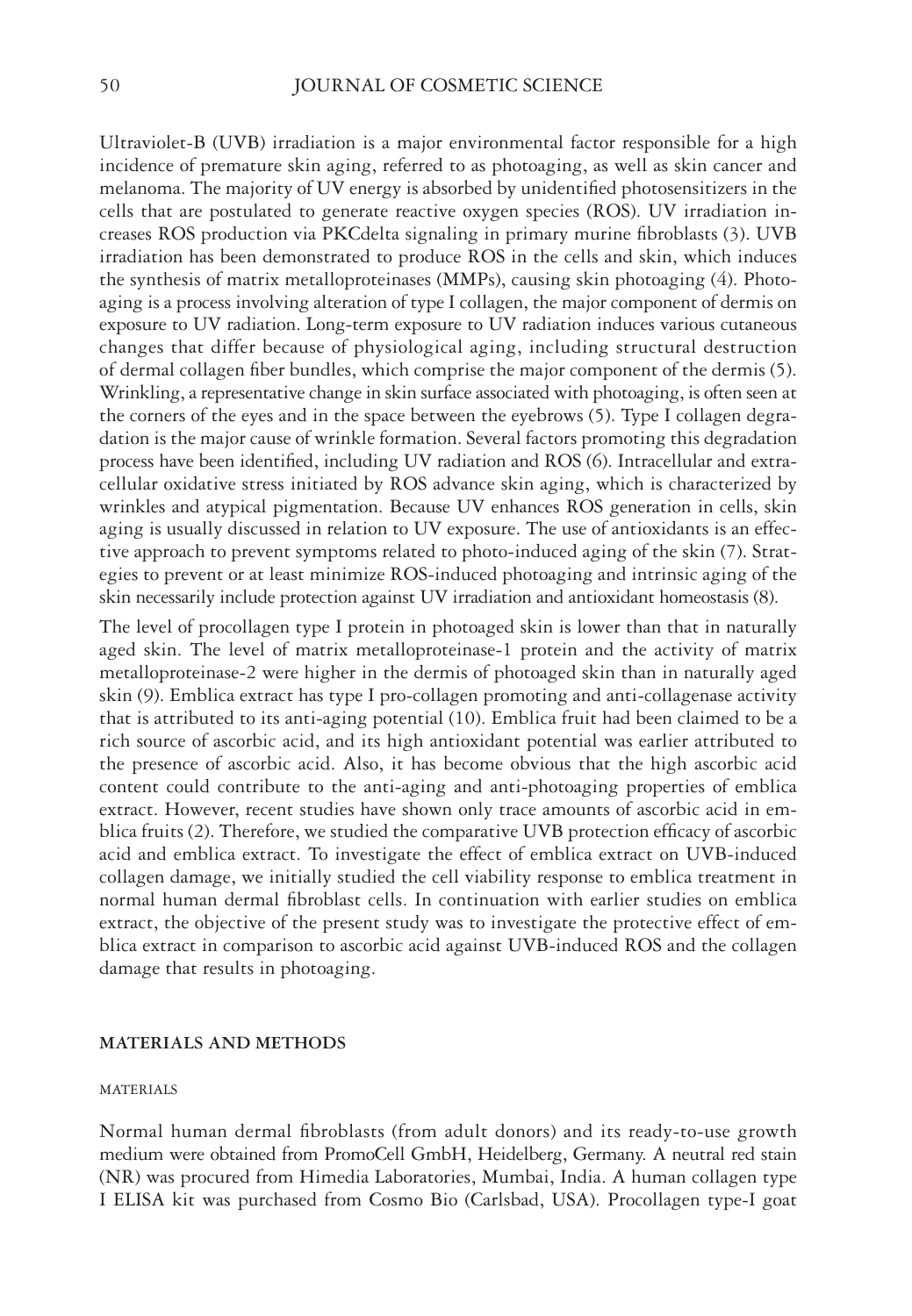polyclonal antibody, collagen type-I goat polyclonal antibody, and FITC-coupled donkey anti-goat IgG were obtained from Santa Cruz Biotechnology (Santa Cruz, CA). A Bio-Sun [R] Vilber Lourmat stimulator fi tted with a UVB irradiation source composed of T20.M 312-nm Vilber Lourmat tubes, low-pressure mercury vapor tubes, hot cathodes, and a Vilber Lourmat RMX-365/312 radiometer with a microprocessor programmable in energy with time was procured from Marne la Vallee, France and was used as the source of the UVB irradiation.

## EXTRACTION AND SAMPLE PREPARATION

The fresh fruits of *P. emblica* were procured locally from Bangalore, India, and freed from dust or other organic matter. The fruits were cut into small pieces and macerated with cold water at room temperature for  $2 h$  with continuous stirring. The filtered juice was freeze-dried to obtain the dry powder form. Various samples of emblica extract were prepared by dissolving the dry emblica extract powder in deionized water at the indicated concentrations.

## CELL VIABILITY ASSAY

Cell viability was determined by a neutral red uptake (NRU) colorimetric assay. Cells in 96-well plates were incubated with 30 μg/ml of neutral red prepared in a pre-warmed culture medium for 3 h at 37°C. The excess dye was then washed off with phosphate buffer saline. The dye was extracted in a 100 μl/well of developer solution consisting of 25 ml of water, 24.5 ml of ethanol, and 0.5 ml of glacial acetic acid at room temperature for 20 min. The optical density was measured at 492 nm using a microplate reader. The relative percentage of cell survival was calculated by dividing the absorbance of the treated cells by that of the control in each experiment.

## IMMUNOCYTOCHEMISTRY

Twenty-four hour cultures of normal human dermal fibroblasts in a six-well plate, with or without exposure to UVB irradiation of 50 mJ/cm<sup>2</sup>, were fixed and incubated with pro-collagen type-I goat polyclonal antibody or collagen type-I goat polyclonal antibody for 1 h at room temperature. After being washed with TBS, the cells were incubated with secondary antibody (FITC-coupled donkey anti-goat IgG) for 1 h with gentle rocking at room temperature. The cells were then washed, trypsinized, and resuspended in PBS. Two hundred microliters of each sample was transferred to a 96-well black microplate and the fluorescence intensity was measured by a fluorescence microplate reader set for excitation at 485 nm and emission detection at 535 nm (10,11).

## ENZYME-LINKED IMMUNOSORBENT ASSAY (ELISA)

After specific treatment of the cells with the sample and UVB irradiation of 50 mJ/cm<sup>2</sup>, the culture medium was removed and the cells were detached using a cell scraper. The cells were then treated with 0.1 mg/ml of pepsin in 50 mM of acetic acid and incubated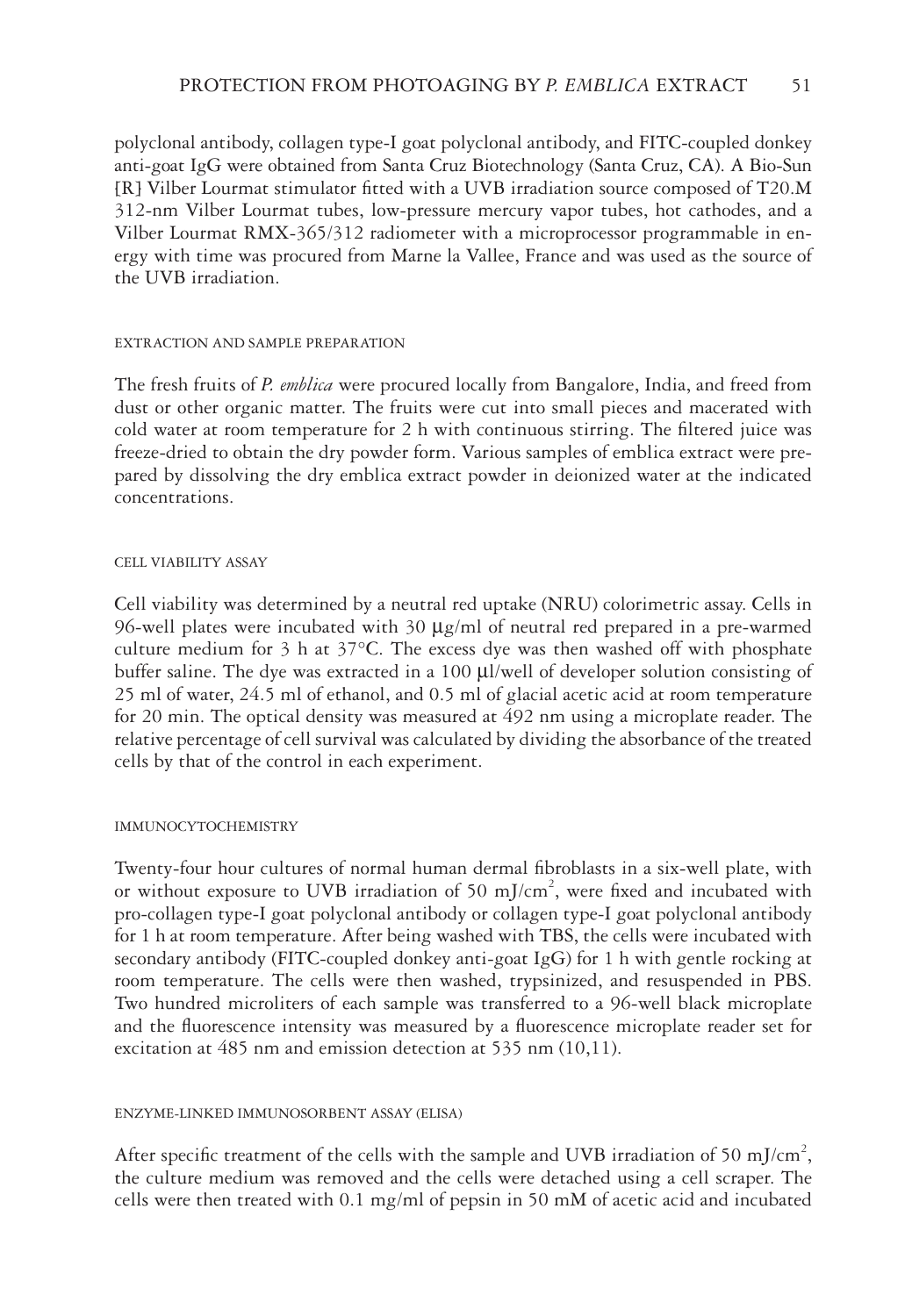overnight at 4°C with continuous shaking. After incubation, the samples were centrifuged at 10,000*g* for 10 min and the supernatant was neutralized with neutralization solution containing 200 mM of Tris and 150 mM of NaCl. The assay sample and the biotinylated anti-collagen antibody solution were mixed well in the ratio of 1:9. Then 50 μl of each of the samples was added to the wells of the collagen-coated microplate and incubated for 1 h at 28°C with moderate shaking. After washing with wash buffer, 50 μl of Avidin-horseradish peroxidase conjugate was added to each well and incubated for 1 h at 28 $\degree$ C with moderate shaking. After washing the wells, 50  $\mu$ l of 3,3',5,5'-tetramethylbenzidine (TMB) substrate was added and incubated for 15 min at 28°C without shaking. After incubation, 50 μl of a stop solution was added and the optical density was measured at 450 nm within 10 min. The assay is a competitive enzyme immunoassay and the optical density is proportional to the collagen content. The culture medium of the cells was also analyzed in a similar manner to estimate the collagen content. The assay was performed using a human collagen type I ELISA kit purchased from CosmoBio (Carlsbad, USA) as per the kit data sheet.

## ROS INHIBITION ASSAY

ROS was estimated using DCFH-DA dye  $(12,13)$ . After specific treatment, the cells were incubated with  $0.002\%$  DCFH-DA dye for 1 h at  $37^{\circ}$ C. The fluorescence intensity was measured by a fluorescence microplate reader set for excitation at 485 nm and emission detection at 520 nm. The increase in fluorescence is proportional to the ROS induced. The percentage of ROS induced is calculated with respect to the fluorescence intensity of non-irradiated control cells:

% ROS enhanced = {[100/A] \* B} − 100

where A is the fluorescence of non-irradiated cells (control) and B is the fluorescence of UVB-irradiated cells with and without sample treatment.

## **RESULTS**

EFFECT OF EMBLICA EXTRACT ON NORMAL HUMAN DERMAL FIBROBLAST VIABILITY

Cells were treated with varying concentrations of emblica extract (0.125, 0.25, 0.5, 1, and 2 mg/ml). Cell viability was determined after 24-h incubation by NRU assay. Treatment of cells with emblica extract did not have significant effect on cell viability at a concentration of 0.125–0.5 mg/ml. At higher concentrations, emblica extract had a toxic effect, as indicated by the decrease in cell viability to 67% and 42% at treated doses of 1 mg/ml and 2 mg/ml, respectively (Figure 1).

EFFECT OF EMBLICA EXTRACT ON UV-INDUCED COLLAGEN DAMAGE IN NORMAL HUMAN DERMAL FIBROBLAST CELLS

When 24-h cultures of normal human dermal fibroblasts were irradiated with 10, 20, 30, 50, and 100 mJ/cm<sup>2</sup> of UVB irradiation, a 50% inhibition in cell viability and a maximal enhancement in ROS generation up to 53% was observed at 50 mJ/cm<sup>2</sup>. It was also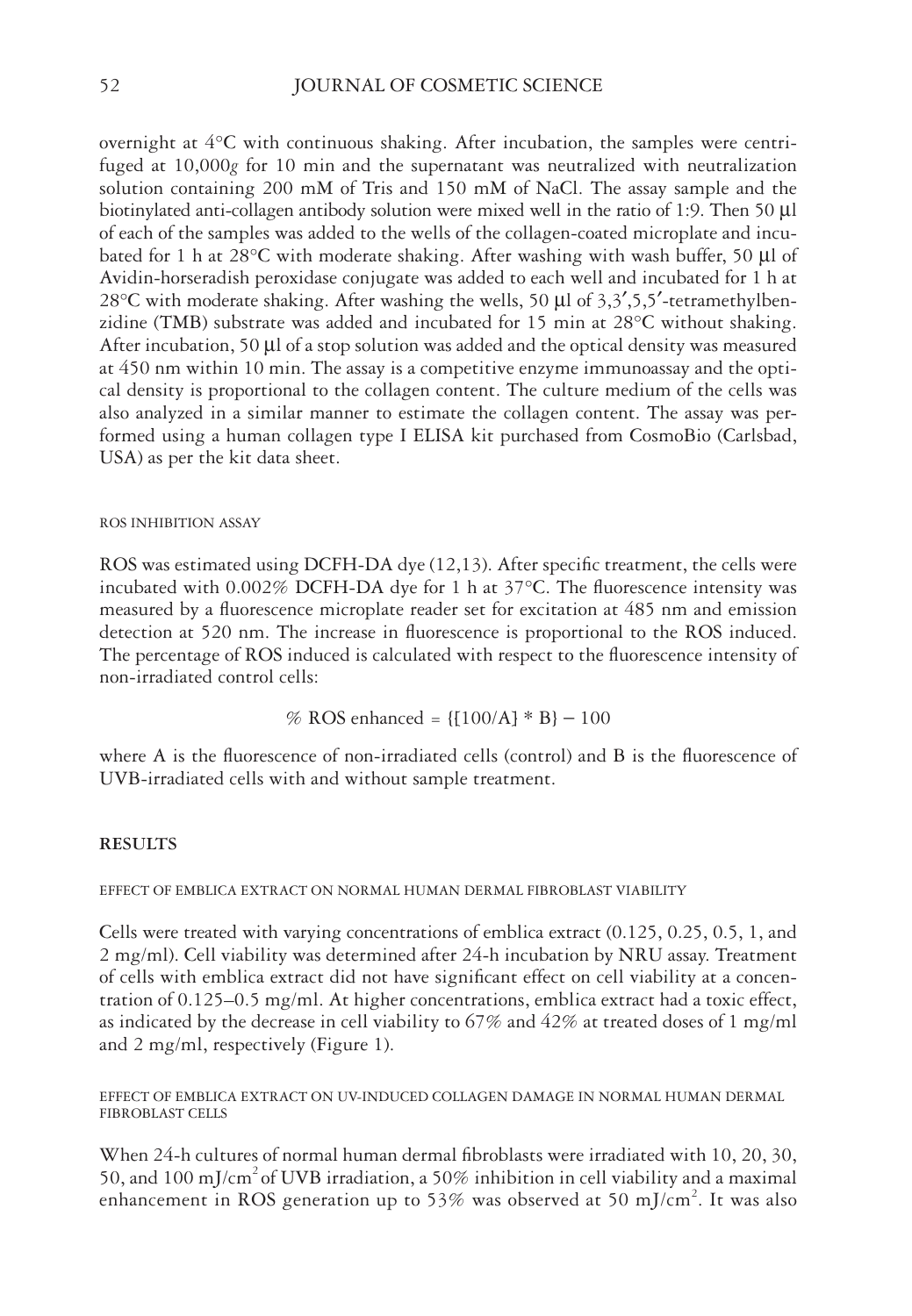

Figure 1. Effect of emblica extract on cell viability. Normal human dermal fibroblasts were treated with various concentrations (0, 0.125. 0.25, 0.5, 1, and 2 mg/ml) of emblica extract for 24 h. Cell viability was analyzed by NRU assay. The data are represented as percentage of cell viability compared with the untreated control. The experiments were performed independently in triplicate, and the number of cells was 50,000 cells in each sample. The data are represented as mean ± S.D. and were analyzed by Student's *<sup>t</sup>*-test. \*

Significant difference,  $p < 0.05$ , compared to untreated control.

observed by immunocytochemistry that there was significant damage to the procollagen (precursor of collagen) synthesized inside the cell and significant damage to the collagen synthesized (from the exocytosed procollagen) and deposited on the extracellular matrix  $(ECM)$  of the cell. There was a 64% reduction in fluorescence intensity due to UVBinduced collagen damage and a  $43\%$  reduction in fluorescence intensity due to UVBinduced procollagen damage as compared to the respective unexposed control cells.

Thereafter, the effect of emblica extract on UVB-induced collagen damage was determined using the CosmoBio human type 1 collagen estimation ELISA kit, which is specific for type 1 collagen estimation. Normal human dermal fibroblasts were grown for  $24$  h and then treated with varying concentrations of emblica extract and exposed to UVB irradiation of 50 mJ/cm<sup>2</sup>. After exposure, the medium was replaced with fresh medium and incubated for  $24$  h in a  $CO<sub>2</sub>$  incubator. After incubation, the collagen content in the ECM of the cells was determined by ELISA. Usually collagen is also secreted in the culture medium; however, under our experimental conditions, significant collagen was not detected in the culture medium. Hence, collagen was estimated in the ECM of the cells by ELISA. The collagen estimated in non-irradiated cells was  $3.23 \mu g/ml$ . The collagen estimated in untreated UVB-irradiated cells was  $0.285 \mu g/ml$ , whereas the collagen detected in emblica-treated UVB-irradiated cells was 2.72 μg/ml and the collagen detected in ascorbic acid-treated UVB-irradiated cells was  $1.05 \mu g/ml$  (Figure 2). Treatment with emblica extract significantly provided protection from collagen damage in normal human dermal fibroblasts in a dose-dependent manner (at concentrations ranging from  $0.125$  to  $0.5$  mg/ml), with the maximum response of  $9.5 \pm 0.28$ -fold protection from collagen damage at a concentration of 0.5 mg/ml. Since ascorbic acid is reported to provide UV protection, we used ascorbic acid for comparison. Our results indicated that ascorbic acid showed only  $3.7 \pm 0.07$ -fold protection from collagen damage at a concentration of 0.5 mg/ml.

# ROS INHIBITION OF EMBLICA EXTRACT

Reactive oxygen species (ROS) are generated by a variety of sources from the environment (e.g., photo-oxidations and emissions) and normal cellular functions (e.g., mitochondrial metabolism and neutrophil activation). ROS include free radicals (e.g., superoxide and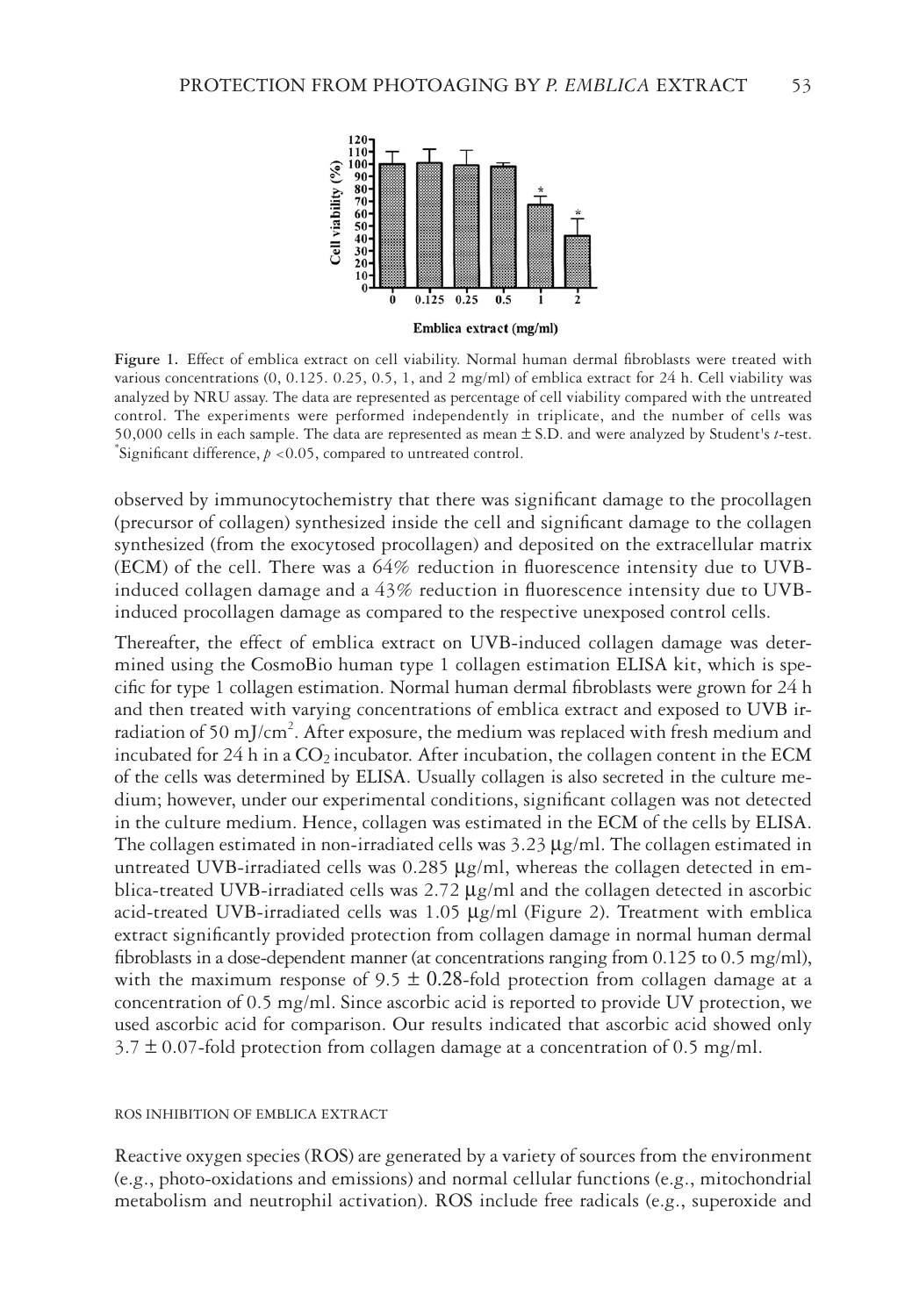

**Figure 2.** Effect of emblica extract and ascorbic acid on UVB-induced collagen damage. Normal human dermal fibroblasts were treated with various concentrations (0, 0.125. 0.25, and 0.5 mg/ml) of emblica extract and 0.5 mg/ml of ascorbic acid and irradiated with a UVB dosage of 50 mJ/cm<sup>2</sup>. Followed by irradiation and 24-h incubation, the collagen content was estimated using the CosmoBio human collagen type 1 ELISA kit. The experiments were performed independently in triplicate, and the number of cells was 100,000 cells in each sample. The data are represented as mean  $\pm$  S.D. and were analyzed by Student's *t*-test. \*\*Significant difference,  $p < 0.05$ , compared to untreated UVB-irradiated cells.

hydroxyl radicals), nonradical oxygen species (e.g., hydrogen peroxide and peroxynitrite), and reactive lipids and carbohydrates (e.g., ketoaldehydes and hydroxynonenal) (14). ROS is the main cause for photoaging. As shown in Figure 3, we found that emblica extract significantly inhibited ROS induced by UVB exposure in normal human dermal fibroblasts in a dose-dependent manner. Untreated UVB-irradiated cells showed 84  $\pm$ 1.4% induction in ROS as compared to the non-irradiated cells. Emblica extract treatment lowered the induction of ROS in UVB-irradiated cells in a dose-dependent manner, with maximal reduction of ROS induced to  $15 \pm 4\%$  at a concentration of 0.5 mg/ml, while ascorbic acid reduced the induction in ROS to  $64 \pm 2\%$  at a concentration of 0.5 mg/ml (Figure 3).

#### **DISCUSSION**

UV irradiation is a major environmental factor responsible for a high incidence of premature skin aging, referred to as photoaging, as well as skin cancer and melanoma. UV irradiation



**Figure 3.** Effect of emblica extract and ascorbic acid on UVB-induced ROS generation. Normal human dermal fibroblasts were treated with various concentrations (0, 0.125. 0.25, and 0.5 mg/ml) of emblica extract and 0.5 mg/ml of ascorbic acid and irradiated with a UVB dosage of 50 mJ/cm<sup>2</sup>. Followed by irradiation and 24-h incubation, the ROS induction was estimated. The data are represented as percentage of ROS induction compared with the non-irradiated control cells. The experiments were performed independently in triplicate, and the number of cells was 100,000 cells in each sample. The data are represented as mean  $\pm$  S.D. and were analyzed by Student's *t*-test. \*\*Significant difference,  $p < 0.05$ , compared to untreated UVB-irradiated cells.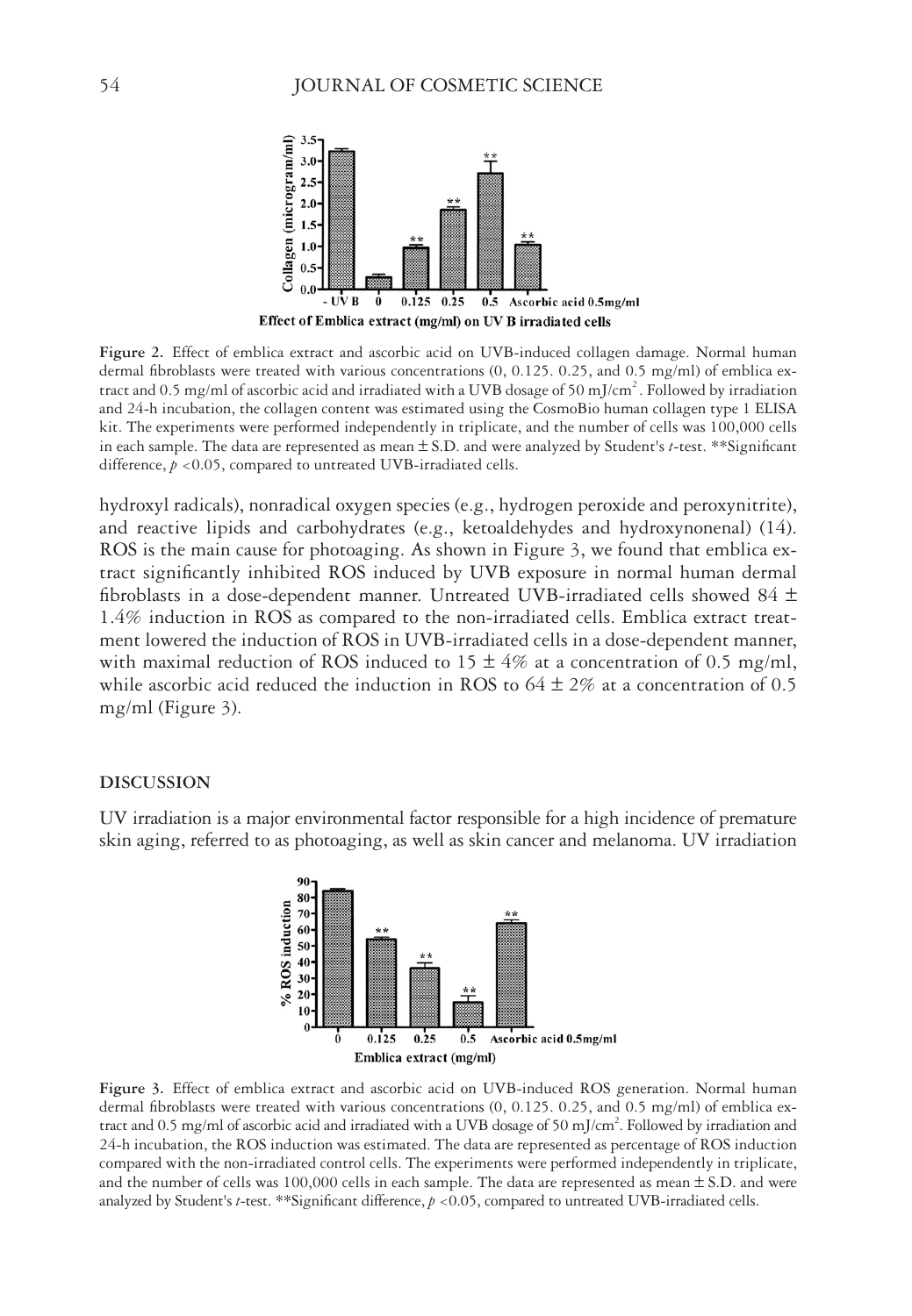increases ROS production, which induces the synthesis of matrix metalloproteinases (MMPs) that degrade collagen, causing skin photoaging. Collagen fiber is primarily synthesized by fibroblasts as a pro-collagen protein, which is secreted and further processed to be a collagen fiber in the extracellular matrix  $(15,16)$ . Among collagens, type I is the most abundant and comprises between 85% and 90% of the total collagen in skin (9). Type 1 collagen damage by UVB irradiation results in photoaging. Strategies to prevent or at least minimize ROS-induced photoaging and intrinsic aging of the skin necessarily include protection against UV irradiation and antioxidant homeostasis (8).

Due to their potent antioxidant activity, emblica extracts appear to have benefits as antiaging actives. The level of procollagen type I protein in photoaged skin is lower than that in naturally aged skin. The level of matrix metalloproteinase-1 protein and the activity of matrix metalloproteinase-2 were higher in the dermis of photoaged skin than in naturally aged skin (10). Emblica extract stimulated proliferation of fibroblasts and also induced production of procollagen in human skin fibroblasts (17).

It is known that ascorbic acid increases the photostability of collagen and that the collagen becomes less sensitive to UV radiation (18). The present study found that emblica extract significantly protected normal human dermal fibroblasts from UVB-induced ROS generation and subsequent collagen damage. In addition, our results show that emblica has a greater potency than ascorbic acid. Moreover, only trace amounts of ascorbic acid have been recently reported in emblica fruits, suggesting that the antioxidant effects exhibited by emblica fruits are due to gallic acid esters (2). Our results suggest that the efficacy of emblica extract in preventing UV-induced ROS generation and collagen damage may not be associated with its ascorbic acid content.

The UV-protection efficacy of a product depends significantly either on its UV absorbance/blocking efficacy or its efficacy in inhibiting UV-induced adversaries (ROS generation, MMP generation, etc.) or both. Also, not all the antioxidants or MMP inhibitors are effective sunscreens and vice-versa. For example, octyl methoxycinnamate, zinc oxide, titanium dioxide, etc., are potential sunscreens but not potential antioxidants. Similarly, green tea (containing flavonoid antioxidants), butylated hydroxytoluene, trolox, etc., are potential antioxidants but are not used as sunscreens. This may be because many of the antioxidants may not be stable under UV exposure to provide UV protection benefits.

Ascorbic acid and emblica extract are potential antioxidants and are also used as sunscreens. Although there is enough literature on the antioxidant, MMP-inhibitory, and collagenpromoting properties of emblica extract that contribute to its UV-protection efficacy, there was no significant emphasis on the active constituents that contribute to its unique UVB-protection efficacy. Earlier, it was thought that emblica fruits were rich in ascorbic acid  $(1)$ , and it is obvious that ascorbic acid could have contributed significantly to the UVB-protection efficacy of emblica fruit extract. However, recent work on the characterization of the emblica fruit extract indicates only trace amounts of ascorbic acid in the extract (2), and our work on its UVB-protection efficacy in comparison to ascorbic acid indicates that the combination of various gallates  $(1-O-galloyl-\beta-D-glucoge(\beta-glucogallin))$ and mucic acid (1,4-lactone 5-O-gallate in the emblica extract) contributes to its UVBprotection efficacy, making it a natural cosmetic, superior to a much-used cosmetic active, ascorbic acid. This composition is more stable under UV exposure and hence it could render its antioxidant and anti-inflammatory benefits against UV-induced adversaries, unlike other antioxidants that may not be stable under UV exposure to provide UV-protection benefits.